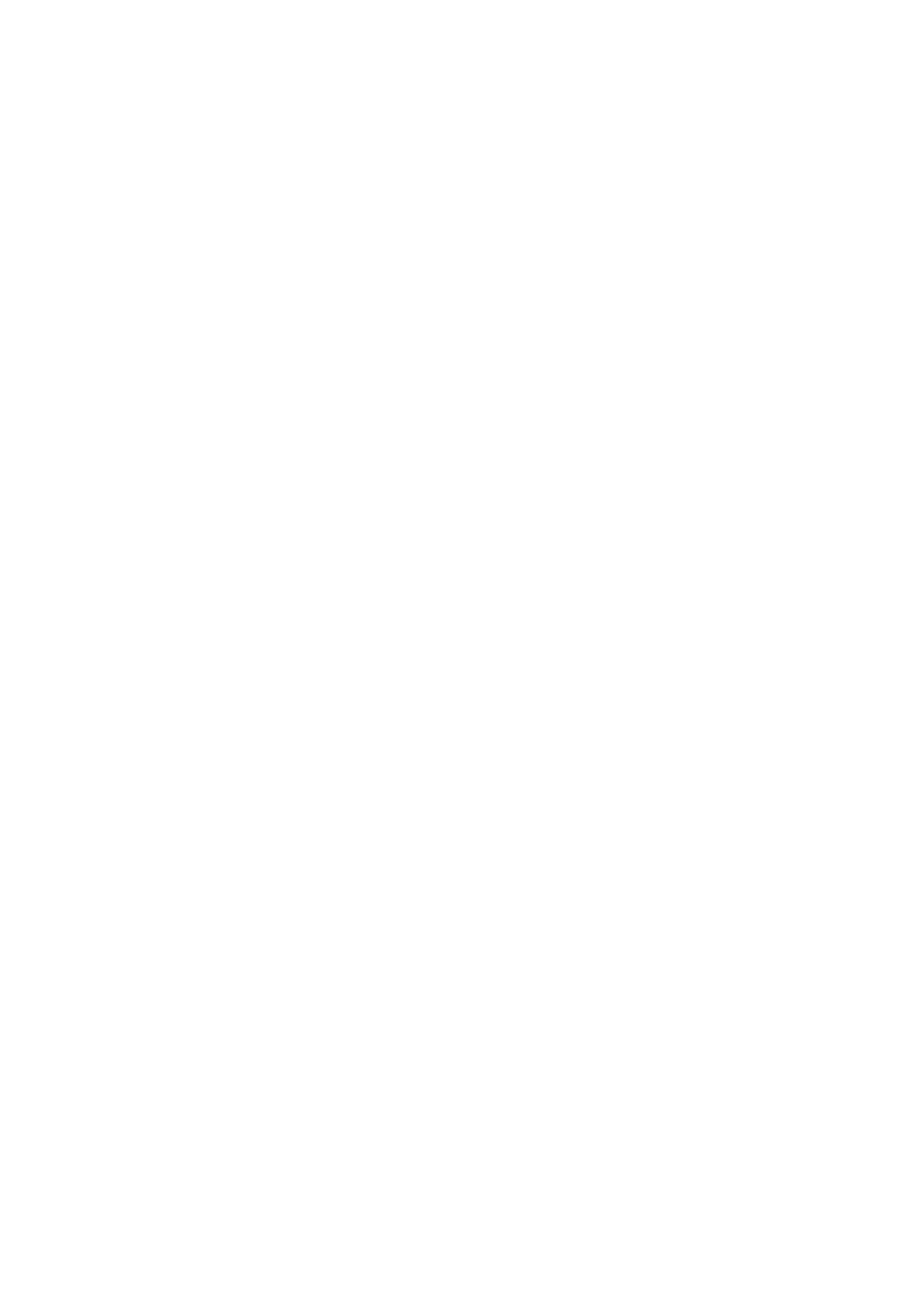### **1. Executive Summary**

As lenders are currently experiencing increased levels of bad debt and credit losses, the temptation to adopt a broad, hard line approach to arrears management can be strong.

As the first in a series of expert guides to quick wins in collections, we begin our focus on maximising the effectiveness of collections strategies and explain why one size does not need to fit all, even for a niche category of lender.

Throughout the guides, we examine over 20 different strategies that organisations can adopt, often for little cost and, using their existing systems, to create more proactive, tailored treatment paths - which will in turn boost collections performance, deliver efficiencies and drive revenue growth.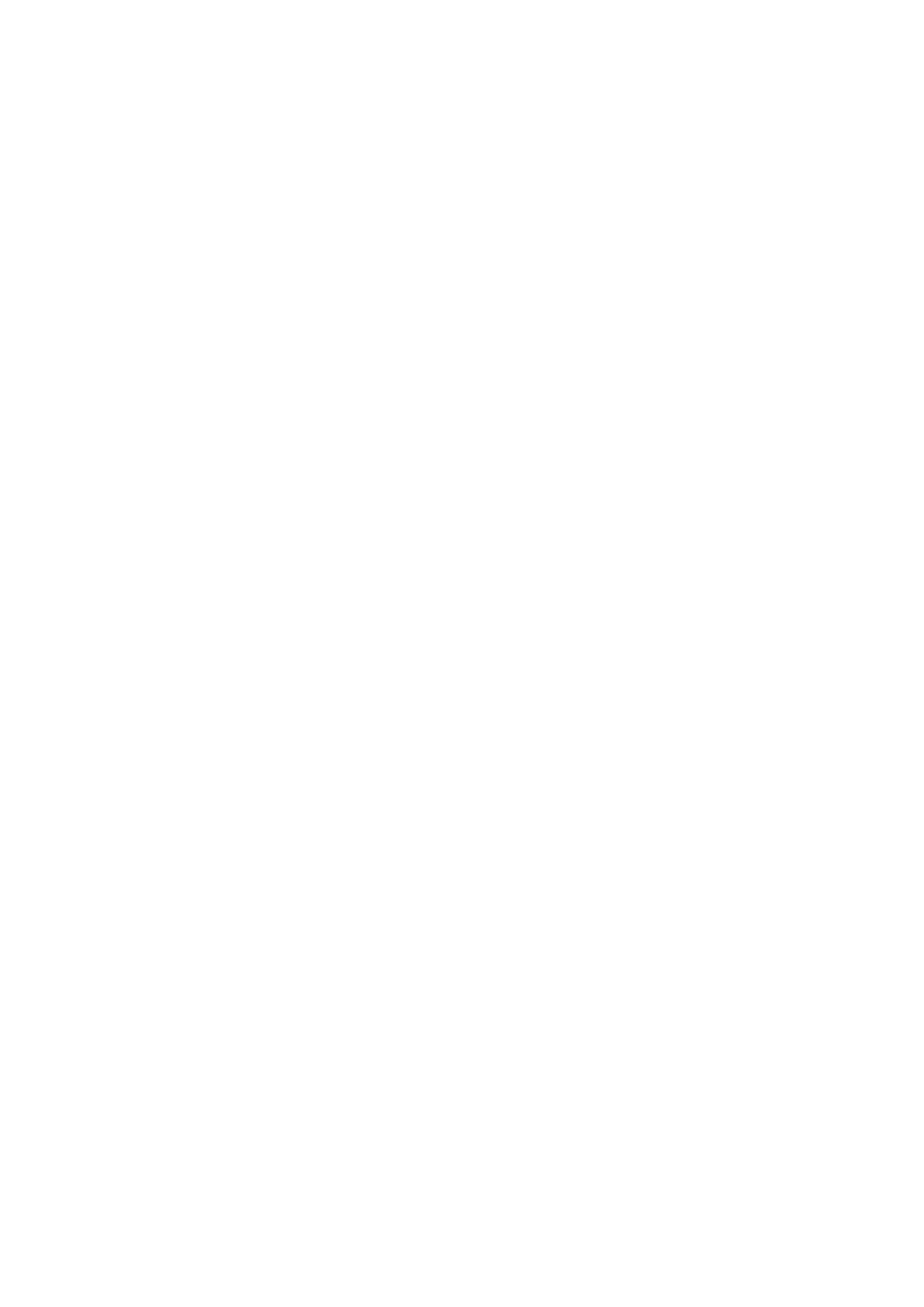### **Contents**

| 1.  | <b>Executive Summary</b>                    | 3  |
|-----|---------------------------------------------|----|
| 2.  | Introduction                                | 4  |
| 3.  | Maximise the performance of strategies      | 5  |
| 3.1 | Different groups need different strategies  | 5  |
| 3.2 | Young accounts                              | 6  |
| 3.3 | First time delinquent                       | 6  |
| 3.4 | Habitual delinquents                        | 6  |
| 3.5 | NSF (non sufficient funds)                  | 6  |
| 3.6 | Broken promises                             | 7  |
| 3.7 | Partial payments                            | 7  |
| 3.8 | Over-limit collections-revolving credit     | 7  |
| 4.  | Further segmentation criteria               | 8  |
| 4.1 | Use of balance at risk $(E$ or $$$ at risk) | 9  |
| 4.2 | Good telephone/bad address                  | 9  |
| 5.  | Summary                                     | 10 |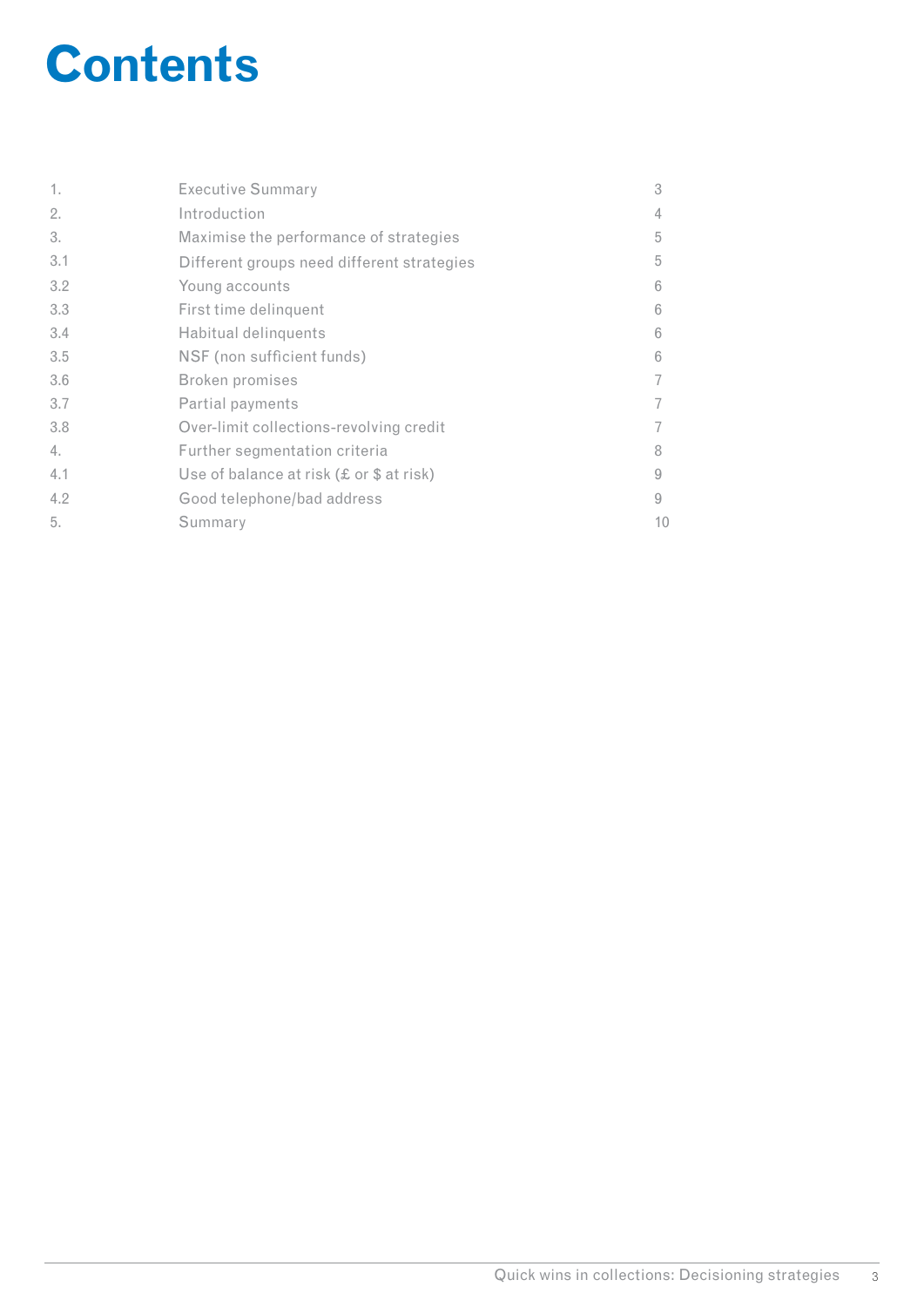### **2. Introduction**

The number of collections strategies available to lenders is theoretically unlimited. The key is to determine which strategies and treatment paths are the most relevant, and will yield the best results, for the business.

Achieving the best results however, is not just about driving down delinquency levels. In such a tough operating environment all lenders acknowledge that they will have to strike a fine balance. They need to carefully weigh the principles of credit risk against the potential to maintain or generate ongoing customer value. Collections strategies and actions must be mindful to not alienate potentially profitable customers who may be going through a temporary period of financial hardship. Successfully rehabilitated customers will be an essential source of future revenue, thus contributing to overall profit levels.

Our experience in many markets around the world has allowed us to identify the most effective collections strategies for today's economic climate; strategies that will proactively accelerate treatments for high risk accounts while ensuring that valuable low risk customers are able to self cure.

Not intended as an exhaustive list, these recommendations can be used together or singularly. Depending on the sophistication of the collections operation, some of these may be in place already, but when did you last review them?

As economic conditions change. so too should collections treatment paths. While implementing the appropriate collections strategy today is vitally important, there are also various options available to help lenders continually refine those strategies to achieve optimal performance and significantly bolster the bottom line.

These factors will be considered in forthcoming guides, with the aim that all four guides piece together to offer a rounded, conclusive assessment of best practice collections strategies.

It is important to note that there is an underlying fundamental assumption throughout each guide that organisations have invested in maintaining strong and accurate records, where data quality is recognised as a key ingredient for successful delivery of each strategy. There is an onus on all organisations to maintain the quality of data throughout the customer lifecycle in order to ensure customer management and collection activities are effective.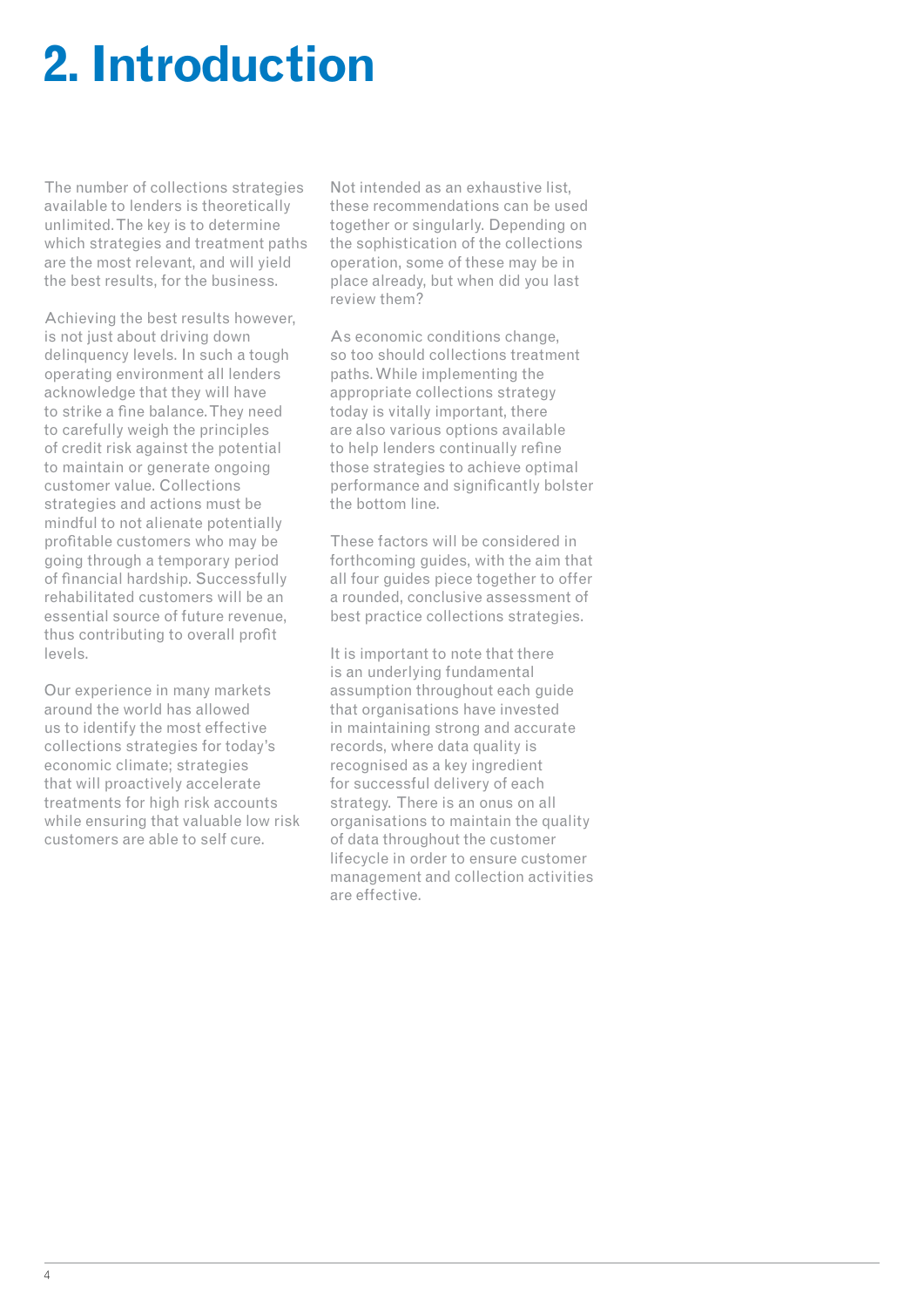### **3. Maximise the performance of strategies**

The following strategies will be used by the majority of collections operations, determining the timing, channel and specific activity for a particular group of customers. However, the granularity of segmentation and the precision with which action paths are determined are both critical to the success of the strategy. This section explores how different types of customers can be finely segmented to allow the most relevant action paths to be applied.

#### 3.1 Different groups need different strategies

### **The self cure concept**

Through the application of behaviour scoring or balance and behaviour score, and other variables, strategies can be devised and segmentation applied that will identify those groups most likely to self cure, i.e. make a payment without requiring reminders or collections actions. Highly segmented strategies can then be implemented that will delay collections activity on certain groups where there is a higher likelihood of repayment or self cure.

**Value:** Collections costs in early stage delinquency can be dramatically reduced as actions are targeted towards the delinquent accounts identified as having the lowest likelihood of self-curing. An additional benefit in self cure is the potential for increased levels of customer satisfaction as a result of removing collections treatments from the low risk groups identified as most likely to pay.





The above graph provides an illustration of pay down curves for five score ranges.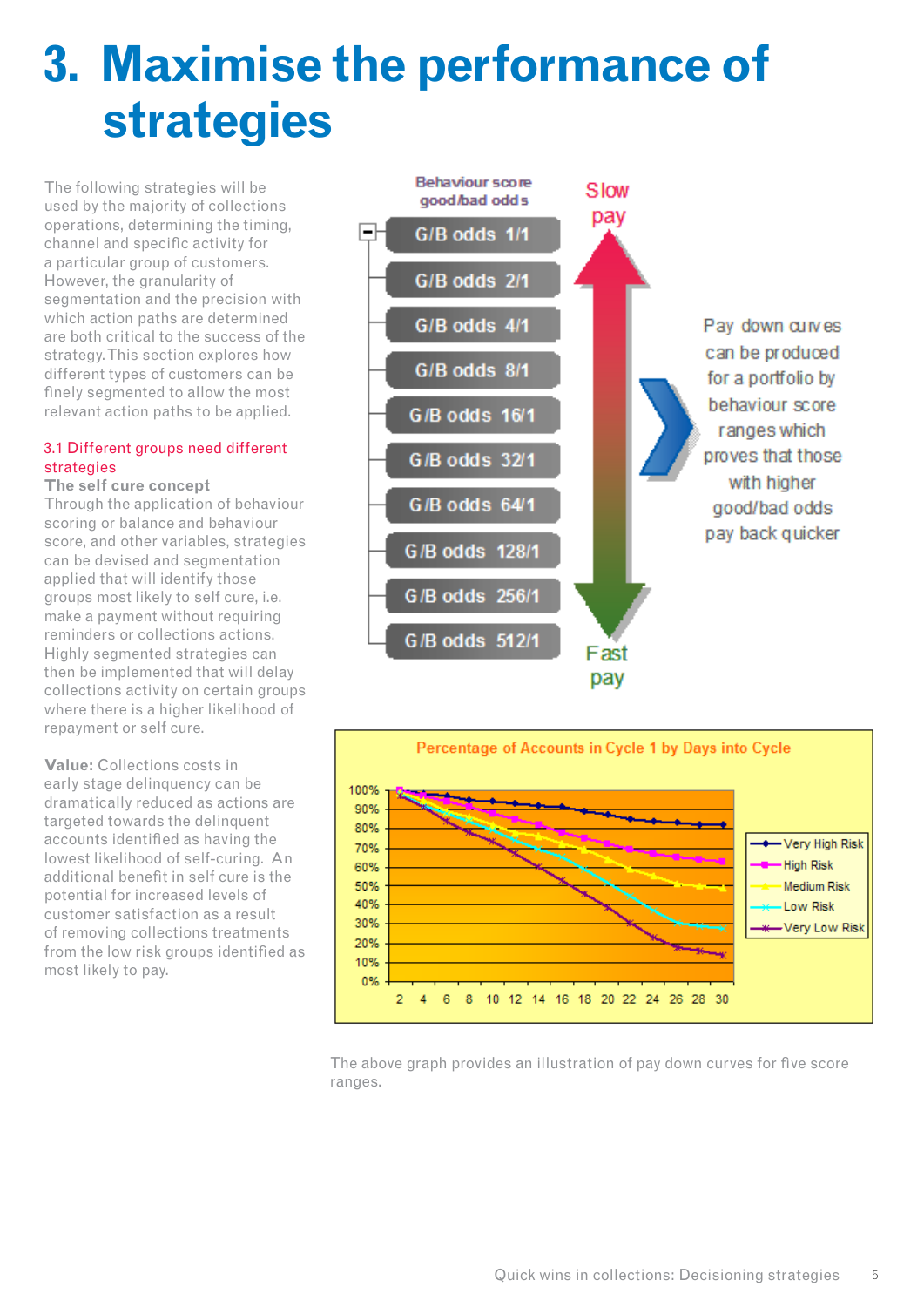#### 3.2 Young accounts

Accounts less than six months old are inherently risky due to the lack of robust behavioural and payment history data. New credit cards in particular have a higher chance of being used for fraudulent activity or by consumers who draw down all available funds immediately yet have no intention of meeting payment obligations. However, the acquisition and extension of credit to new customers will be a key element of most lender's future growth plans, and new, potentially profitable customers should not be alienated unnecessarily.

New accounts are often segmented out of the standard collections process into a separate process for differing treatment. As they will typically not have a robust behavioural score, this group can be segmented by credit bureau score, application score or by balance to separate out those with large balances.

Strategies need to be put in place that can proactively monitor spending activity and payment schedules from the outset. Young accounts showing moderate to high credit risk need to be isolated and moved to accelerated treatment paths immediately upon missed payment.

**Value:** Welcome pack and /or phone calls to new customers just before first payment have been shown to prevent many first time delinquents and provide education about credit responsibilities and financial obligations. Early gentle reminders to those with moderate credit risk have also been shown to reduce roll rates while still maintaining a positive relationship. For those high risk accounts, the early adoption of more severe tactics such as the reduction, or removal, of available credit will help mitigate credit losses. Early direct telephone contact can be used to secure payments and will reduce charge offs.

#### 3.3 First time delinquent

A similar, but more encompassing strategy should be adopted for accounts that miss their first contractual payment and do actually become delinquent after one cycle. Failing to meet the first payment is a critical risk sign, where again a lack of payment history will weaken a behavioural score. First payment defaults can indicate a potentially fraudulent account, but also first time default can reflect a lack of understanding about credit, or a problem with automatic payment processing. In some markets fraudsters are aware of a lender's typical response to a first payment default and as fraudsters change their behaviours, making the initial payment on time, so some lenders are segmenting second payment defaults for specific and tailored action.

First payment delinquents should be isolated for special treatment and contact with the customer made immediately to understand and treat the specific customer situation. These actions are predominantly aimed at accelerating actions in order to identify and address non-payment issues but may, on occasion, simply identify a failure in the account set up process, e.g. customer details were incorrectly captured and not validated before setting up a direct debit. (Such issues are usually eliminated where robust automated data capture, verification and validation procedures are adopted.)

**Value:** Quickly identifying and contacting first time defaulters gives lenders the opportunity to rectify direct debit or other payment errors and educate groups less familiar with the credit or instalment repayment process. Fraud can be quickly identified and further losses prevented.

#### 3.4 Habitual delinquents

Habitual delinquents are accounts that are frequently in and out of delinquency, have come to know the standard treatment and tend to use that knowledge to "play the system". In other instances customers use the first actions within the collection process to prompt payment rather than paying in a timely manner in accordance with the account terms and conditions.

Once the characteristics of a habitual delinquent are defined, a variable can be populated within the collections or decisioning system which will quickly identify such accounts which are then isolated and a differential treatment path employed.

**Value:** Improved days sales outstanding (DSO) and cash flow from reducing the number of habitual delinquent accounts. Cost benefits will also be recognised through eliminating recurring and similar treatments to this customer group.

#### 3.5 NSF (non sufficient funds)

An NSF account is an obviously high risk account, where an automated payment has been rejected or cheque has bounced due to insufficient funds in the account.

A variable can be populated within the collection system or decisioning engine to identify these accounts. A collections strategy is then implemented that will isolate the account and differentiate treatment.

**Value:** With immediate identification and appropriate treatment of these high risk accounts the likelihood of recouping the missed payment is increased. Together with more rapid action the extension of further credit can be removed therefore reducing further risk.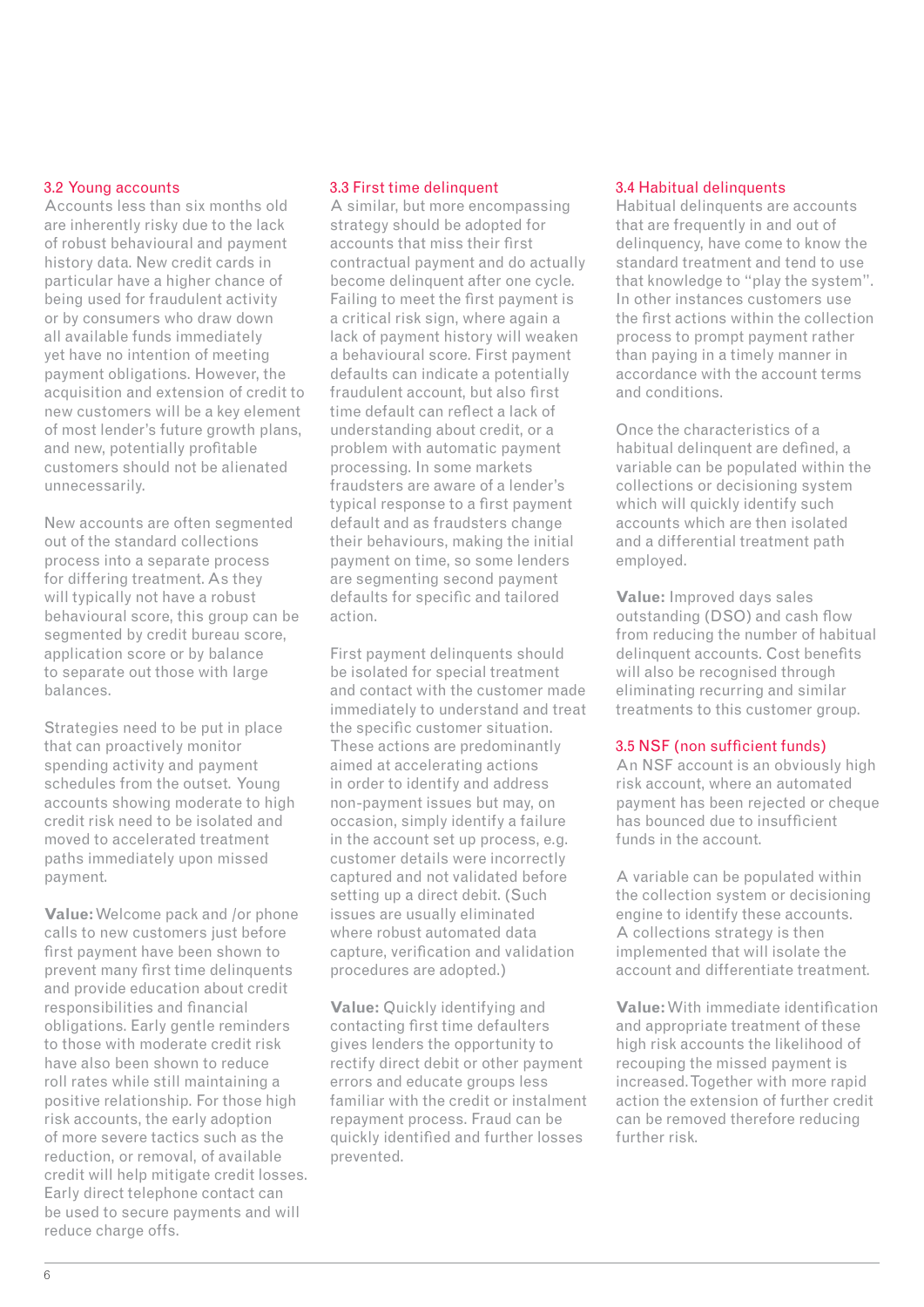#### 3.6 Broken promises

Customer rehabilitation is commonly achieved through the use of payment arrangements. A promise to pay may be made by a customer during a telephone conversation with collections staff or perhaps as a result of a letter sent to the customer. The promise made will be for an agreed payment amount at an agreed date in the future. A broken promise is when the delinquent customer does not pay the agreed amount at the agreed point in time. Typically before a promise is deemed to have been broken a tolerance will have been applied in respect of the timing (i.e. one or two days) together with a tolerance set against the payment amount (i.e. a payment of at least 95% of the agreed amount may be sufficient to be considered as a full payment).

The use of a simple variable to highlight the number of broken promises can then be utilised to determine future treatment within the collection strategies accordingly. This may range from a warning to refusal to accept. In all instances, rapid follow up of the broken promise should be applied to ensure payment is secured as quickly as possible.

**Value:** Immediate recognition and reaction to a broken promise with the ability to direct the account to differing and more harsh treatment for this very high risk group.

#### 3.7 Partial payments

Partial payments may be less risky than completely missing a contractual payment or a promise to pay instalment, but they still pose a heightened risk to a lender.

A simple variable can be created within the strategies collections decisioning system to enable immediate identification of partial payments, subject to predetermined payment tolerances. By immediately recognising and reacting to

the receipt of a partial payment the customer can be subject to differentiated treatment and a communication tailored to the customers' distinct circumstances.

**Value:** Immediate recognition and reaction to a partial payment with continued treatment for accounts that are still delinquent. Appropriately recognising the partial payment made by the customer during collections communications will help minimise the adverse impact of collections actions.

#### 3.8 Over-limit collections-revolving credit

Another high risk category is that of current, non delinquent accounts whose current balance is in excess of the customer's agreed credit limit.

Sophisticated over-limit collections strategies can be designed that will take into consideration several relevant variables. Typically these include behaviour score, the degree to which the account is over-limit, continued spend, the number of times the account has previously been over-limit or if it is perpetually over-limit. Specific treatment paths are then devised based on the

relevant risk associated with the customer as determined by each variable or combination of variables.

**Value:** Today's over-limit account is often tomorrow's delinquent account. Isolating higher risk accounts and directing resources towards those likely to turn delinquent will reduce future outstanding delinquent balances. Low risk customers can be left to self cure at little cost or alternatively offered a higher credit limit, further cementing a profitable relationship.

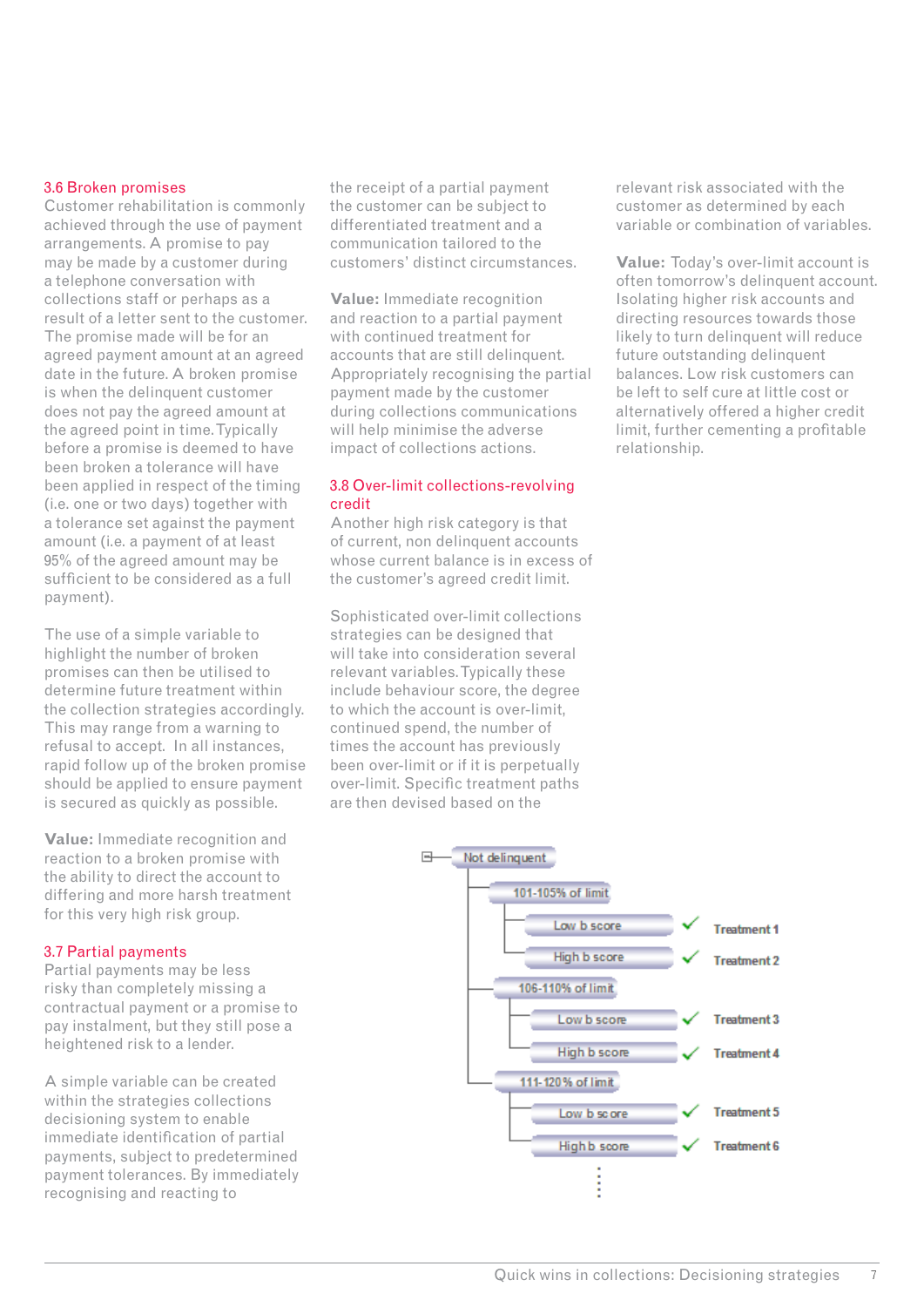## **4. Further segmentation criteria**

#### **Use behavioural score with balance**

The use of behaviour score and balance is very common today and is most heavily used in pre-delinquency and early stage delinquency.

Combining score and balance allows lenders to create 'balance at risk' groups which are then used by the collections or decisioning system to accelerate and decelerate treatment. A collections manager may choose to differentiate by the most/ least effort, most/least cost or the most/ least number of actions.

Typically 3-5 risk bands are created and used with the current delinquent balance variable, in addition to a multitude of other variables, to form a potentially large decision tree.

**Value:** Using balance and risk gives lenders the ability to focus the highest cost or most intensive treatment on the highest risk groups, with a combination of balance and score used to control volumes and timings of accounts entering collections. The number of delinquent accounts and balances are reduced as a result.



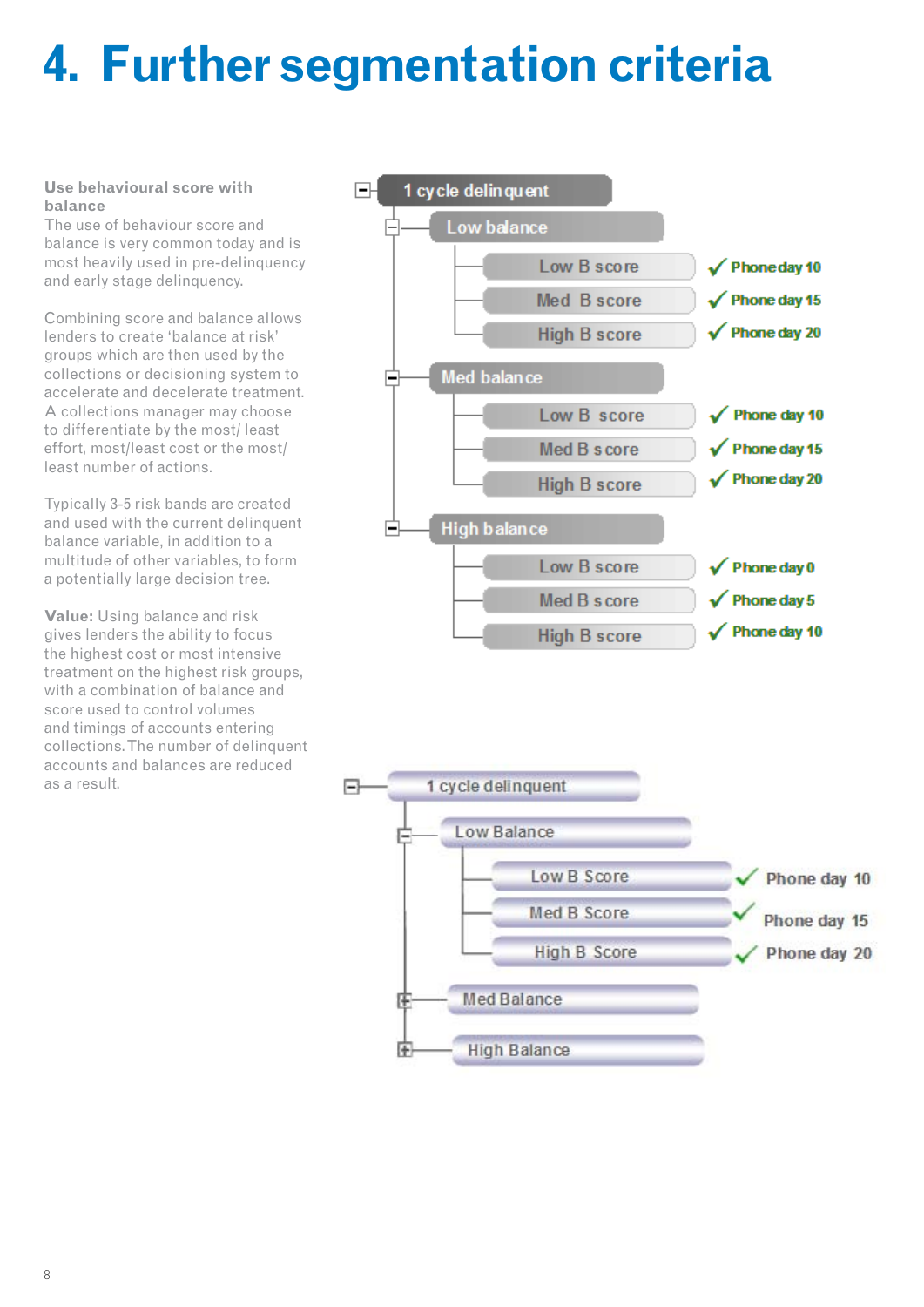#### 4.1 Use of balance at risk (£ or \$ at risk)

The use of balance at risk is also very common today and is most heavily used in early stage delinquency.

The multiplication of behaviour score good/bad odds with the current balance allows lenders to create "balance at risk" amounts. Through the use of simulation and reporting, balance at risk groups can be accurately matched to the appropriate treatment path and collections effort and costs targeted where they are needed most.

**Value:** Resources are targeted where they are needed most and organisations can reduce the 1, 2 and 3 cycle delinquent balances and overall volume of delinquent accounts.

#### 4.2 Good telephone/bad address

Debtor traceability is a significant problem for lenders. With around 12% of Britons and Americans moving house every year, organisations need to be alert to any changes in customer contact accuracy and act quickly to reduce the risk of 'goneaways' and fraud.

Four potential contact groups, depending on the legitimacy of both telephone and address contact details, can be isolated to enable specific and automated treatments. **Good telephone & Good address** = Normal strategy **Good telephone & Bad address** = Dialler strategy only **Bad telephone & Good address** = Letter only strategy **Bad telephone & Bad address** = Specialist treatment

**Value:** There are significant time and cost savings to be gained from tailoring the communication methods by customer contact profile/ limitations. This segmentation also allows the early identification of any groups of customers requiring specialist review.

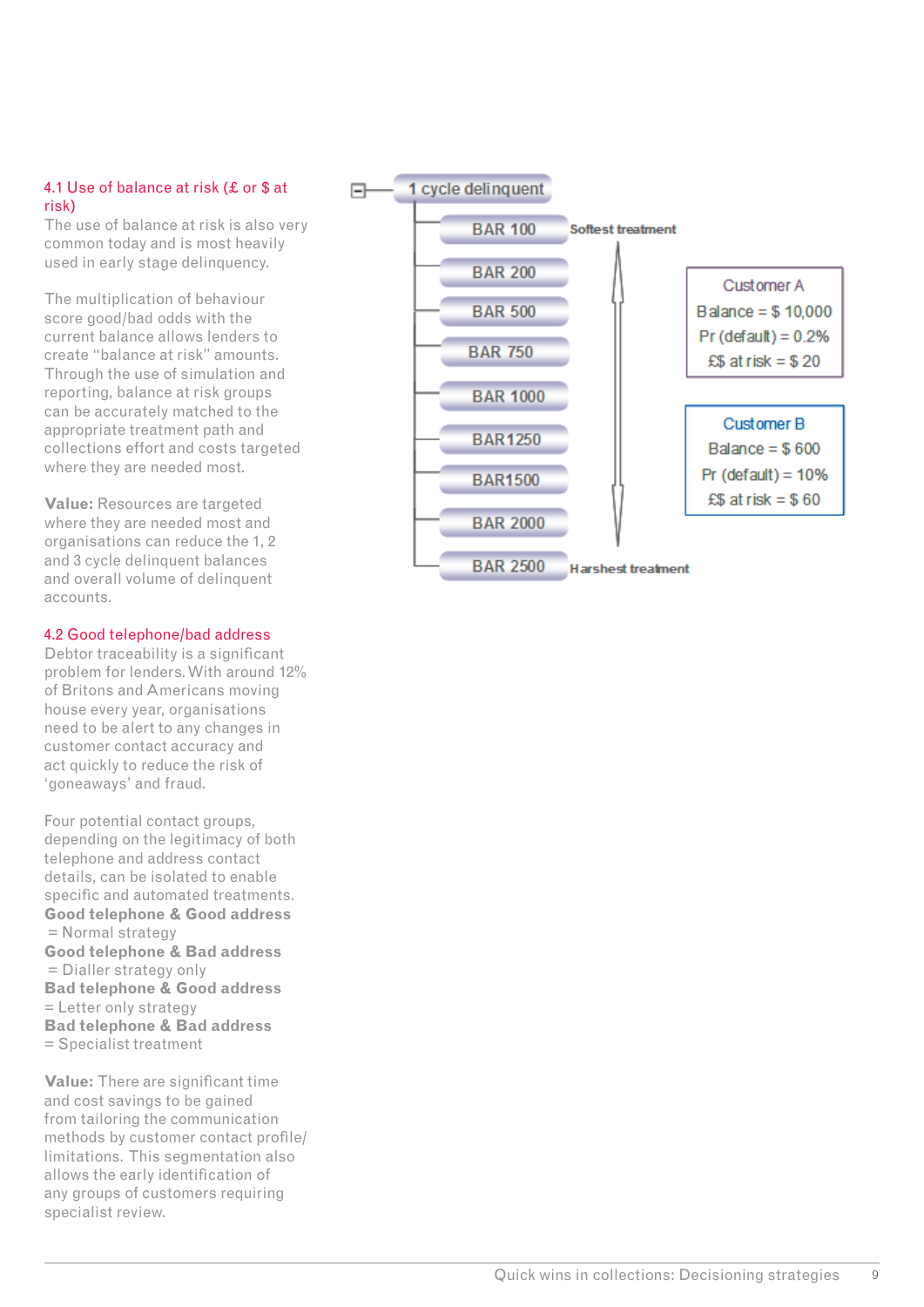## **5. Summary**

While many of the strategies outlined in this guide are commonly used throughout the financial sector, some of the more proactive lenders are refining their decision strategies, segmentation and collections activities further still. These organisations seek to drill down deeper and use the full power of their decisioning or collections systems to implement more proactive and, ultimately, more individually tailored collections strategies.

In the next guide, we investigate and evaluate how best to extend the depth of collections capabilities, looking at a range of targeted collections activity, as well as how to utilise a collections system for effective debtor treatment.